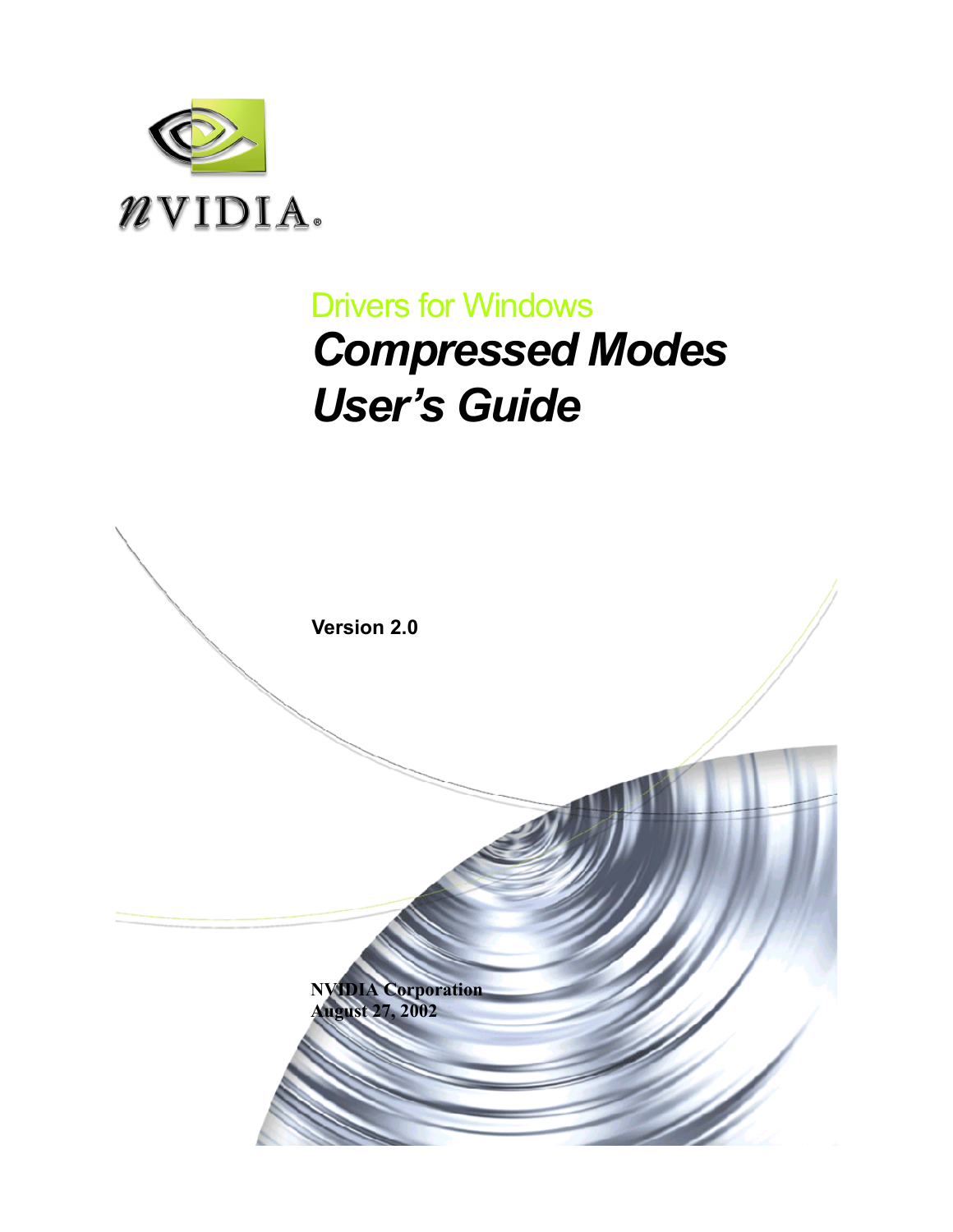Published by NVIDIA Corporation 2701 San Tomas Expressway Santa Clara, CA 95050

Copyright © 2002 NVIDIA Corporation. All rights reserved.

This software may not, in whole or in part, be copied through any means, mechanical, electromechanical, or otherwise, without the express permission of NVIDIA Corporation.

Information furnished is believed to be accurate and reliable. However, NVIDIA assumes no responsibility for the consequences of use of such information nor for any infringement of patents or other rights of third parties, which may result from its use. No License is granted by implication or otherwise under any patent or patent rights of NVIDIA Corporation.

Specifications mentioned in the software are subject to change without notice.

NVIDIA Corporation products are not authorized for use as critical components in life support devices or systems without express written approval of NVIDIA Corporation.

NVIDIA, the NVIDIA logo, GeForce, GeForce2 Ultra, GeForce2 MX, GeForce2 GTS, GeForce 256, GeForce3, Quadro2, NVIDIA Quadro2, Quadro2 Pro, Quadro2 MXR, Quadro, NVIDIA Quadro, Vanta, NVIDIA Vanta, TNT2, NVIDIA TNT2, TNT, NVIDIA TNT, RIVA, NVIDIA RIVA, NVIDIA RIVA 128ZX, and NVIDIA RIVA 128 are registered trademarks or trademarks of NVIDIA Corporation in the United States and/or other countries.

Intel and Pentium are registered trademarks of Intel.

Microsoft, Windows, Windows NT, Direct3D, DirectDraw, and DirectX are registered trademarks of Microsoft Corporation.

CDRS is a trademark and Pro/ENGINEER is a registered trademark of Parametric Technology Corporation.

OpenGL is a registered trademark of Silicon Graphics Inc.

SPECglperf and SPECviewperf are trademarks of the Standard Performance Evaluation Corporation.

Other company and product names may be trademarks or registered trademarks of the respective owners with which they are associated.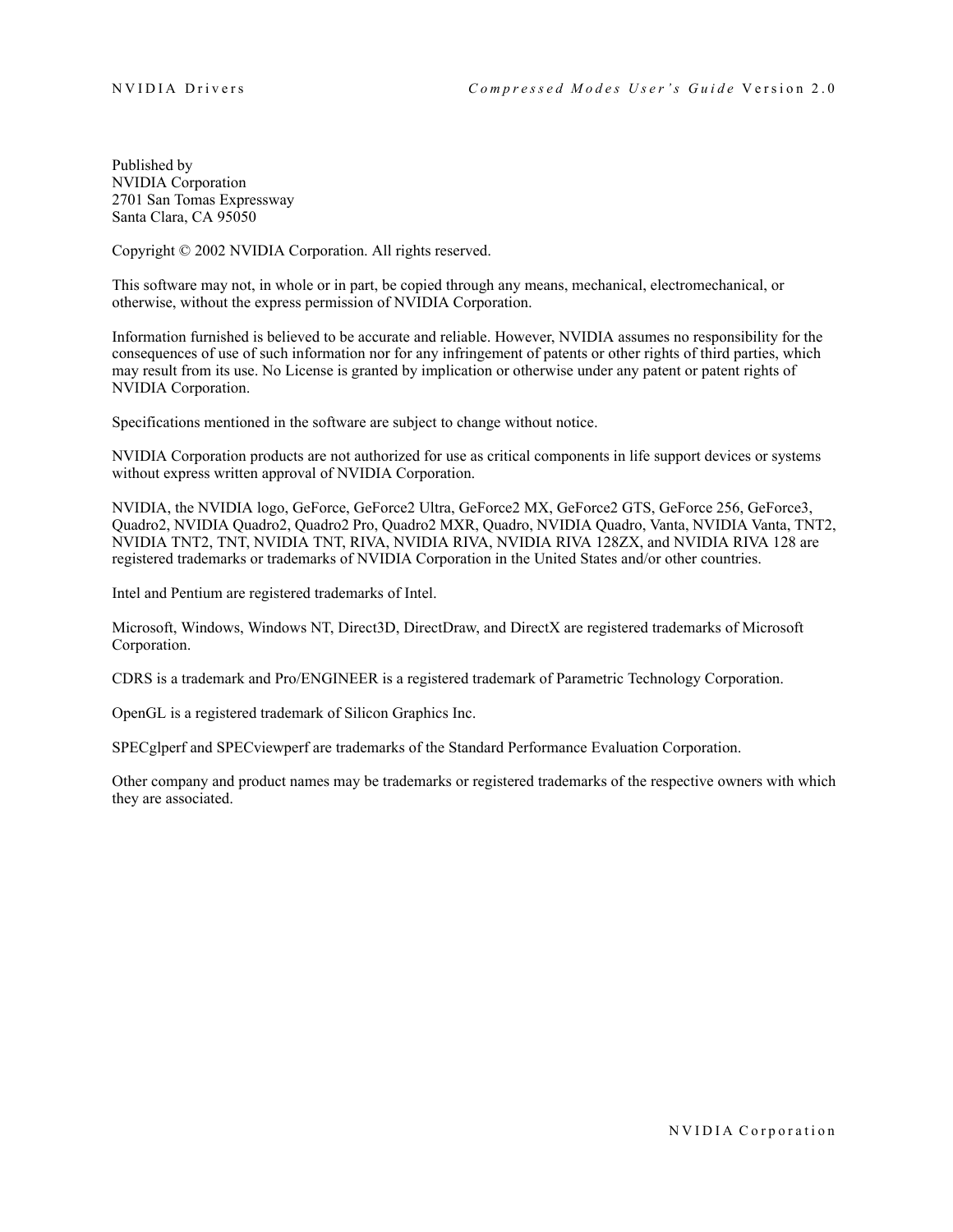### **C HAPTER**



# **COMPRESSED MODES**

## **Overview**

## **About This Document**

• The information in this document applies to NVIDIA<sup>TM</sup> Display Drivers for Windows<sup>®</sup> NT 4.0, Windows 2000, and Windows XP—Release 40 and later—and explains how to construct a master display mode list using the compressed modes method.

| <b>Revision History</b> |  |
|-------------------------|--|
|                         |  |

| <b>Revision</b> | Date    | <b>Description</b>                                                                 |
|-----------------|---------|------------------------------------------------------------------------------------|
| 1.0             | 3/29/02 | Initial Release                                                                    |
| 11              | 3/29/02 | Simplified the Adding Mode Deltas to the INF section.                              |
| 2 0             | 8/29/02 | Revised to reflect the new compressed mode architecture for<br>Release 40 drivers. |

## **The Purpose of Compressed Modes**

Advanced NVIDIA graphics processors and software drivers have greatly increased the number of possible display mode combinations.

Compressed Modes is NVIDIA's method for efficiently specifying any number of desired display modes without having to add huge mode lists to the Windows registry.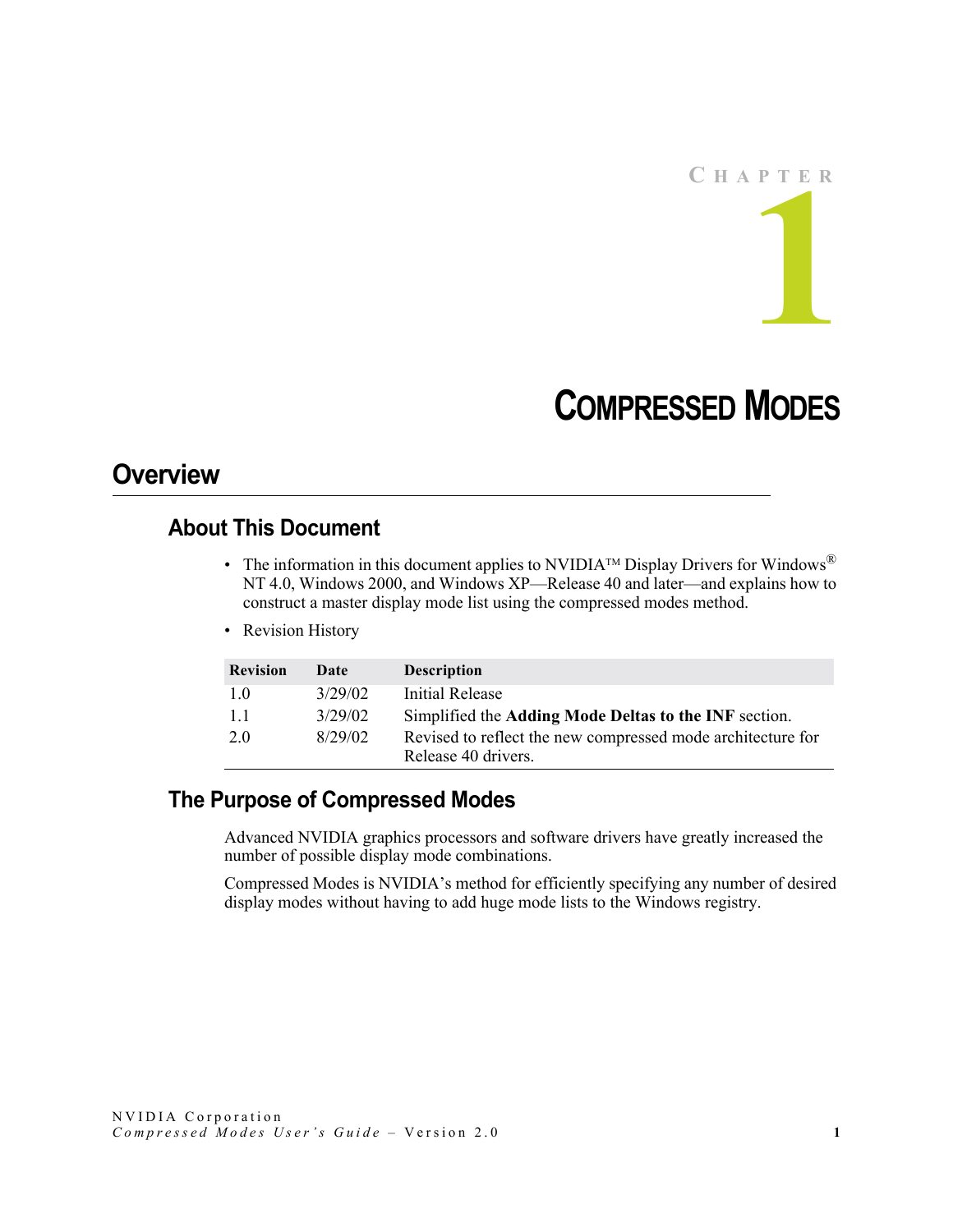## **Using Compressed Modes**

## **The Compressed Modes Process**

The basic steps for constructing a master mode list are as follows:

1 For any graphics card, determine which modes you want to make available at which refresh rates.

To simplify the mode delta list, group the modes according to common refresh rates. For example, all modes that are available at refresh rates of 60, 70, and 85 Hz should be grouped together.

- **2** Add the registry key "UseCompressedModeFormat", DWORD, to the display adapter INF and set to a value of 1.
- **3** Add the list of modes to the "Add registry" section of the adapter INF.

Follow the format given in the section "Creating the Mode Delta List" on page 2.

4 Install the driver using the new INF.

## <span id="page-3-0"></span>**Creating the Mode Delta List**

### **Creating the INF Entry**

For each graphics card, in the "NVIDIA Add Registry" section of the INF, add the following entry:

```
HKR<sup>1</sup>,, ValueEntry, REG_SZ\, "(mode delta group 1); (mode delta
group 2); ...;"
```
Where-

- **ValueEntry** = one of NV4 Modes Delta, NV5 Modes Delta, NV10 Modes Delta, etc.
- mode delta group  $=$  string data for each mode group. See Understanding the Mode Delta Groups for a detailed description.

| 1. For Windows NT 4.0 and Windows 2000—                                                                |
|--------------------------------------------------------------------------------------------------------|
| "HKR" in the INF represents the registry key                                                           |
| HKEY LOCAL MACHINE \\SYSTEM\\CurrentControlSet\\Services\\nv4\\Device X                                |
| where X is one of 0, 1, 2, 3,                                                                          |
| For Windows XP—                                                                                        |
| "HKR" in the INF represents the registry key                                                           |
| HKEY LOCAL MACHINE \\SYSTEM\\CurrentControlSet\\Control\\Video\\GUID\\XXXX                             |
| where the "GUID" stands for an ID string and "XXXX" can be either 0000, 0001, 0002, etc.               |
| The exact path represented by "GUID\\XXXX" is found in the registry key                                |
| HKEY LOCAL MACHINE\\hardware\\Devicemap\\Video\\Device\VideoX,                                         |
| where "X" is one of $0, 1, 2$ , etc. If an NVIDIA card is the first or only card installed, the key is |
| Video0, which is the most common case.                                                                 |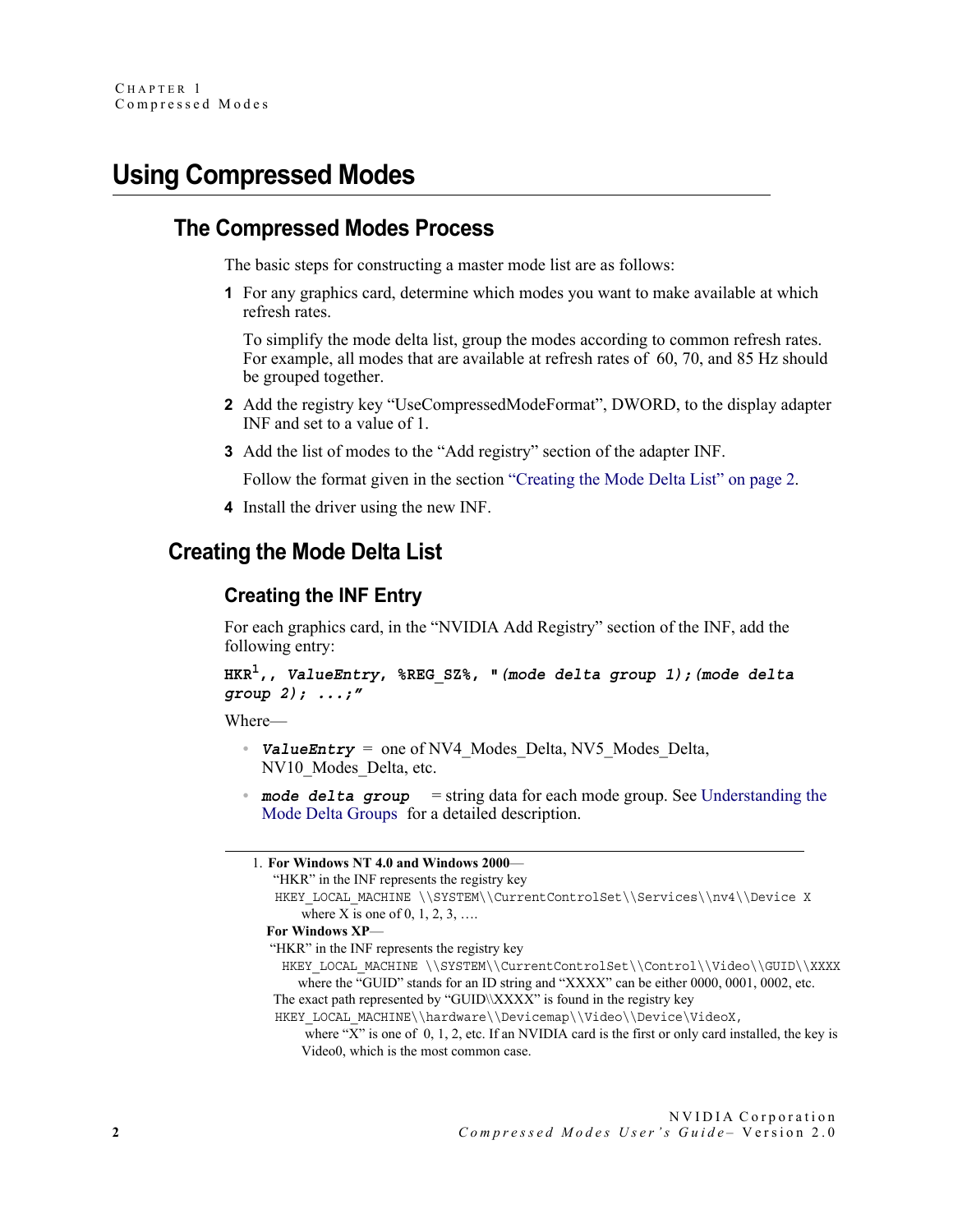## <span id="page-4-0"></span>**Understanding the Mode Delta Groups**

Mode delta groups consist of one or more modes, and are separated by a semicolon. Each mode within the mode group consists of one or more of the items shown in [Figure 1.1.](#page-4-1)



<span id="page-4-1"></span>**Figure 1.1** Mode Delta Structure

## **Understanding the Mode Delta Structure**

This section describes each item shown in [Figure 1.1.](#page-4-1)

#### **Mode Type**

**ï** Specifies whether the modes that follow include standard (**S**), horizontal spanning (**H**), or vertical spanning (**V**) modes.

The mode type applies to all modes that follow, until another mode type is specified.

**ï** Any combination of S, H, or V can be used.

**Example**: "SH 800x600" specifies resolutions of 800x600 (standard) *and* 1600x600 (horizontal spanning).

#### **Resolution**

Format - *Horizontal resolution x vertical resolution*

#### **Bit Depth**

- **ï** When no bit depth is specified, then all bit depths (**8**, **16**, and **32** bpp) are applied automatically.
- **ï** To specify a subset, list the specific bit depths, separated by commas.

Format: ì[**x8**] or [**x8,16]** or [**x8,32]** or [**x16**] or [**x16,32]** or [**x32**]î

**ï** The bit depth applies only to the resolution that it follows.